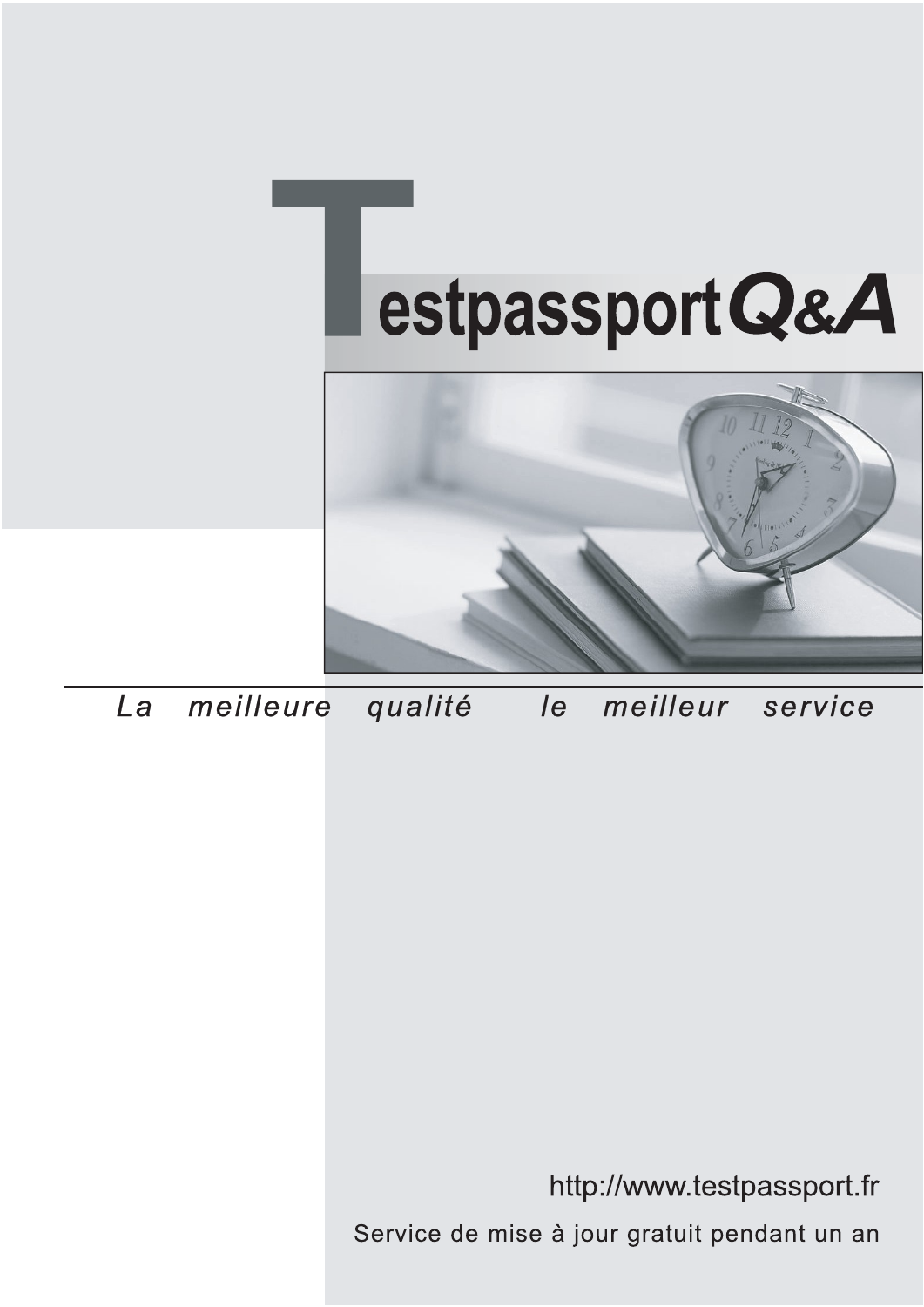# **Exam** : **HH0-110**

**Title** : Hitachi Data Systems Storage Foundations - Enterprise Exam

# **Version** : Demo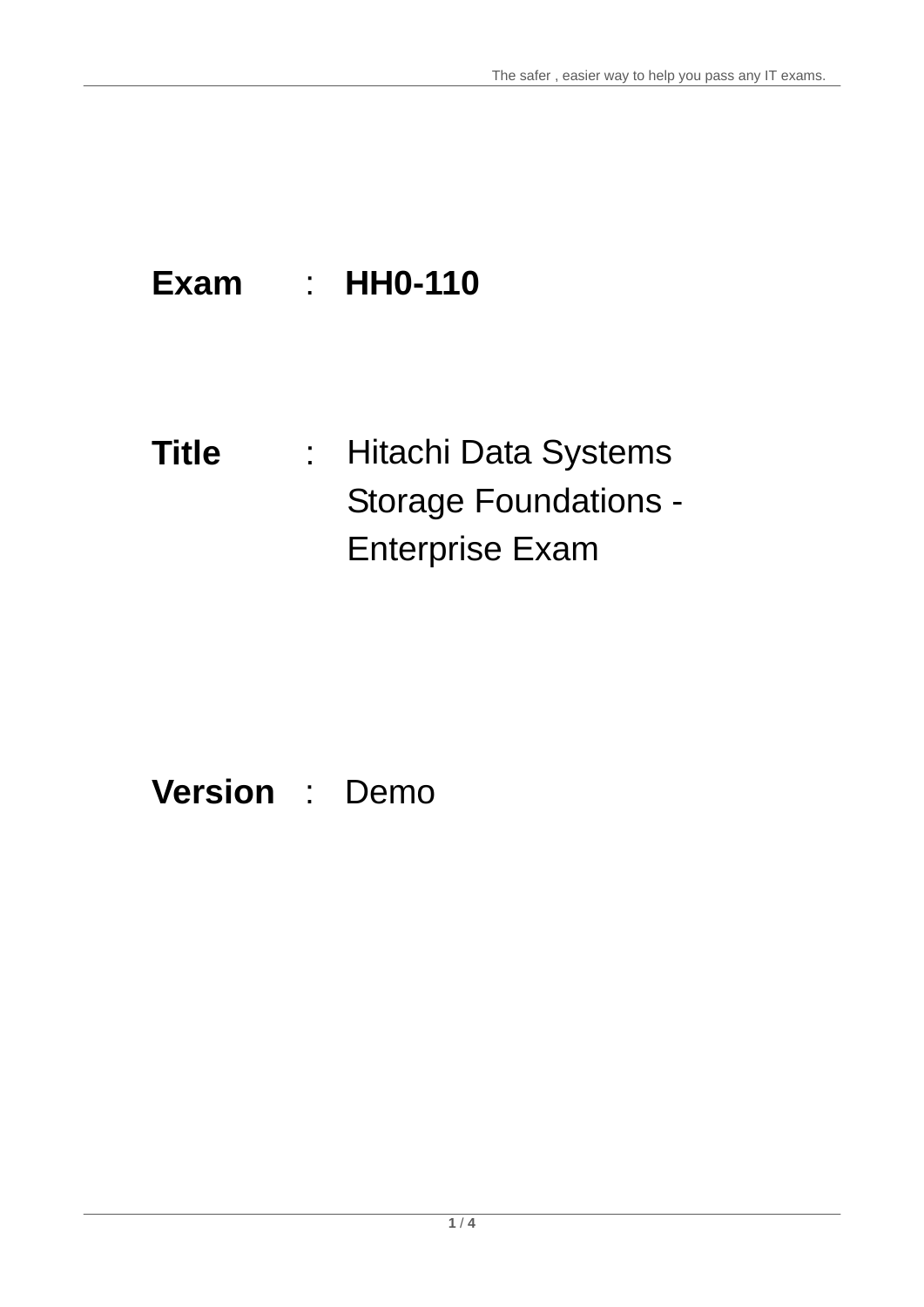The safer , easier way to help you pass any IT exams.

1. A customer has prepared TrueCopy scripts and now wants to create the first replication pairs in an Open Systems environment. Which two steps must be completed before issuing TrueCopy commands? (Choose two.)

- A. Configure HORCM files.
- B. Install RAID Manager CCI.
- C. Ensure that the S-Vols are visible to a host.
- D. Configure external ports.

#### **Answer:** A,B

2.A customer is evaluating Hitachi Dynamic Provisioning (HDP) because they are interested in thin provisioning. What are two other benefits provided by HDP.? (Choose two.)

- A. increased performance using wide striping
- B. volume creation without formatting time
- C. enhanced data protection using more RAID Groups
- D. automatic migration between FC and SATA pools

#### **Answer:** A,B

3.What is the allocation size and unit used by Hitachi Dynamic Provisioning on a VSP?

- A. 16 MB stripe
- B. 42 MB page
- C. 1024 KB slot
- D. 64 MB chunk
- **Answer:** B

#### 4.What is a primary component of Hitachi Virtual Partition Manager?

- A. Port Logical Partition
- B. Disk Logical Partition
- C. Cache Logical Partition
- D. Cache Physical Partition

#### **Answer:** C

5.Which two transport methods can HiTrack use to report SIMs to the Hitachi Data Systems Global Support Center? (Choose two.)

- A. FTP
- B. HTTPS
- C. HTTP
- D. SNMP

#### **Answer:** A,B

6.A customer is deploying a new OLTP database on a VSP that will have a high performance requirement. They are considering using SSD flash drives, but would like to avoid putting the entire database on SSD. SAS drives will be sufficient for the majority of the workload. Which Hitachi technology should be used to simplify the management of this dynamic workload across SSD and SAS tiers? A. Hitachi Dynamic Tiering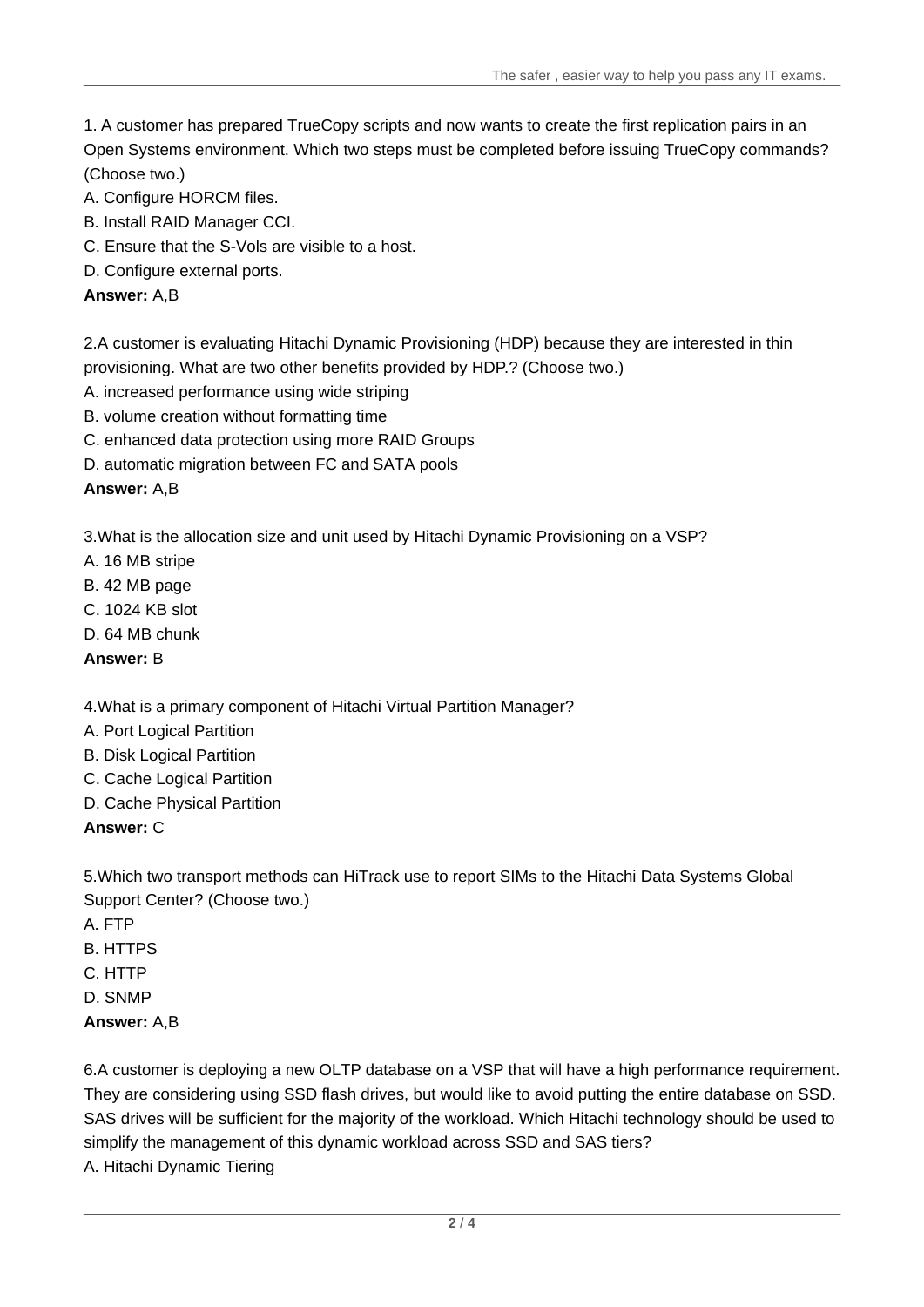- B. Hitachi Dynamic Provisioning
- C. Hitachi Tiered Storage Manager
- D. Hitachi Universal Volume Manager

#### **Answer:** A

7.A customer has a ShadowImage pair that is currently suspended and the P-Vol is corrupted. They perform a quick restore. When can they safely start using the data on the P-Vol?

A. after the P-Vol and S-Vol swap CU:LDEV numbers

B. after all of the data is copied from the S-Vol to the P-Vol

C. after the bitmap is transferred and dirty tracks are marked

D. after the difference data is copied from the S-Vol to the P-Vol

#### **Answer:** A

8.What are two components of a storage cluster in a VSP? (Choose two.)

- A. Front-end Directors (FED)
- B. Fiber Switches (FSW)
- C. Virtual Storage Directors (VSD)
- D. Service Processors (SVP)

**Answer:** A,C

9.One of your customers used Universal Volume Manager (UVM) to virtualize their heterogeneous storage systems by attaching them to a VSP as external storage. Which two UVM tasks were performed during the virtualization process? (Choose two.)

- A. UVM Discovery of the External target ports.
- B. External volumes on the external storage were mapped as Open-9 emulations.
- C. Initiator ports were set on the VSP to connect to the external storage systems.
- D. External ports were set on the VSP to connect to the external storage systems.

#### **Answer:** A,D

#### 10.What is the purpose of Hitachi Universal Replicator?

- A. It migrates data between VSP and AMS storage systems.
- B. It maintains a consistent copy of data.
- C. It creates synchronous copies of data.
- D. It migrates data from competitive arrays.

#### **Answer:** B

11.You wish to virtualize three external devices on a VSP using Universal Volume Manager. Which parameter should you consider modifying to avoid high cache write pending?

- A. Path Mode
- B. Cache Mode
- C. Priority Mode
- D. I/O Suppression Mode
- **Answer:** B